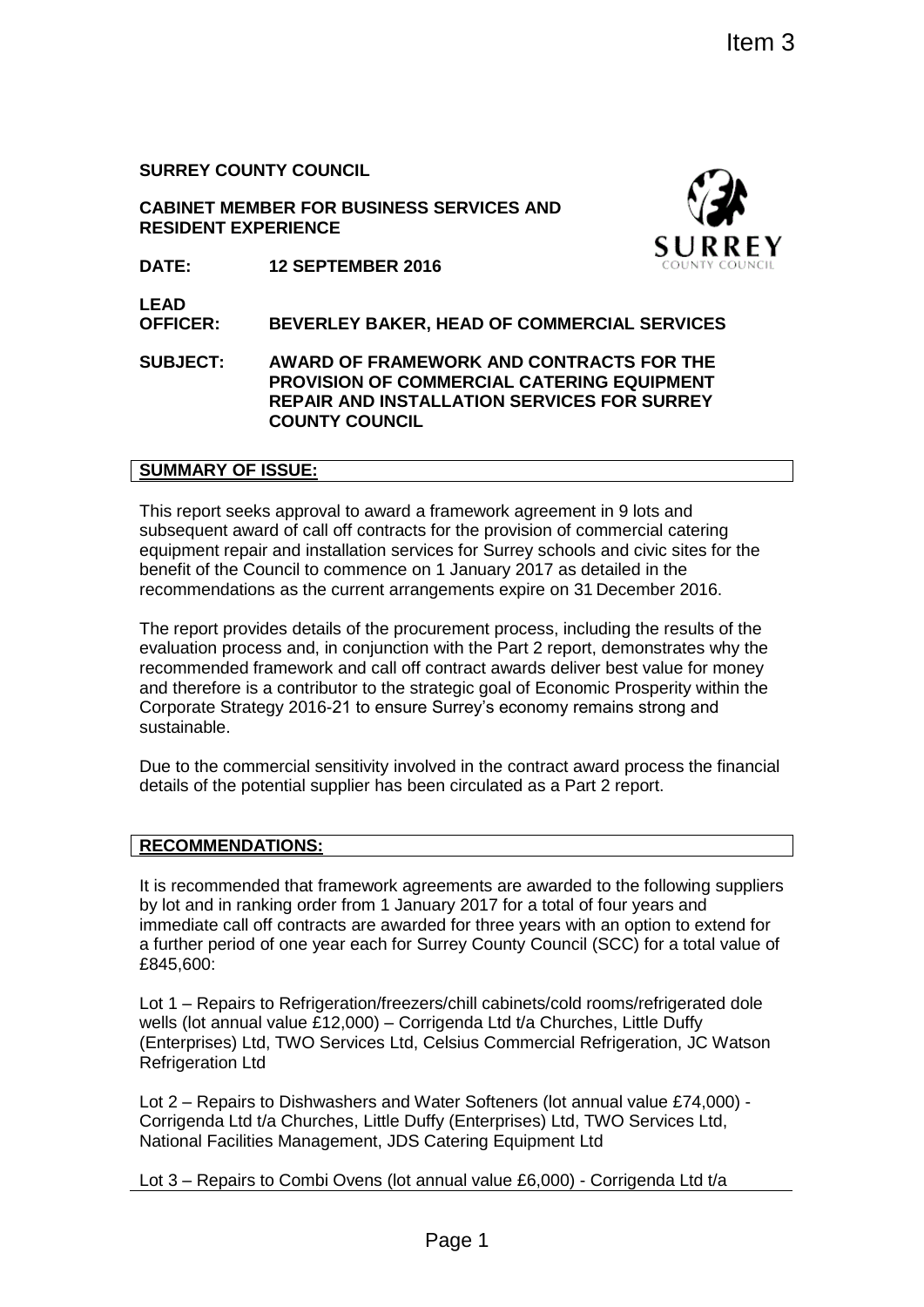Churches, Little Duffy (Enterprises) Ltd, TWO Services Ltd, National Facilities Management, JDS Catering Equipment Ltd

Lot 4 – Repairs to Ranges/Ovens/Atmospheric Steamers/Bratt Pans (lot annual value £43,000) - Corrigenda Ltd t/a Churches, Little Duffy (Enterprises) Ltd, TWO Services Ltd, National Facilities Management, JDS Catering Equipment Ltd

Lot 5 – Repairs to Hot Cupboards/Counters/Mixers/Slicers/Vegetable Preparation Units (lot annual value £31,000) - Corrigenda Ltd t/a Churches, Little Duffy (Enterprises) Ltd, TWO Services Ltd, National Facilities Management, JDS Catering Equipment Ltd

Lot 6 – Installation of Dishwashers and Water Softeners (lot annual value £20,200) – Little Duffy (Enterprises) Ltd, TWO Services Ltd, Corrigenda Ltd t/a Churches, JLA Ltd, JDS Catering Equipment Ltd

Lot 7 – Installation of Combi Ovens (lot annual value £12,200) – TWO Services Ltd, Little Duffy (Enterprises) Ltd, Corrigenda Ltd t/a Churches, National Facilities Management, JLA Ltd

Lot 8 – Installation of Ranges and Ovens (lot annual value £8,000) – Little Duffy (Enterprises) Ltd, TWO Services Ltd, Corrigenda Ltd t/a Churches, JLA Ltd, National Facilities Management

Lot 9 – Installation of Atmospheric Steamers and Bratt Pans (lot annual value £5,000) – Little Duffy (Enterprises) Ltd, TWO Services Ltd, Corrigenda Ltd t/a Churches, JLA Ltd, National Facilities Management.

### **REASON FOR RECOMMENDATIONS:**

The tender for this framework agreement in individual lots was undertaken in compliance with the requirements of Public Contracts Regulations 2015 and the Council's Procurement Standing Orders. The recommendations provide best value for money for these contracts following a competitive tender exercise and thorough evaluation process.

The contracts ensure that the Council has efficient and cost effective flexible services for both heavy and light catering equipment for which it is responsible in schools and civic buildings within the county of Surrey.

The framework agreement sets out the terms and conditions under which specific purchases known as call-off contracts can be made on behalf of the Council during the agreement.

### **DETAILS:**

#### **Business Case**

1. Surrey has separate arrangements with a number of suppliers for this repair and installation services for commercial catering equipment which expire on 31 December 2016.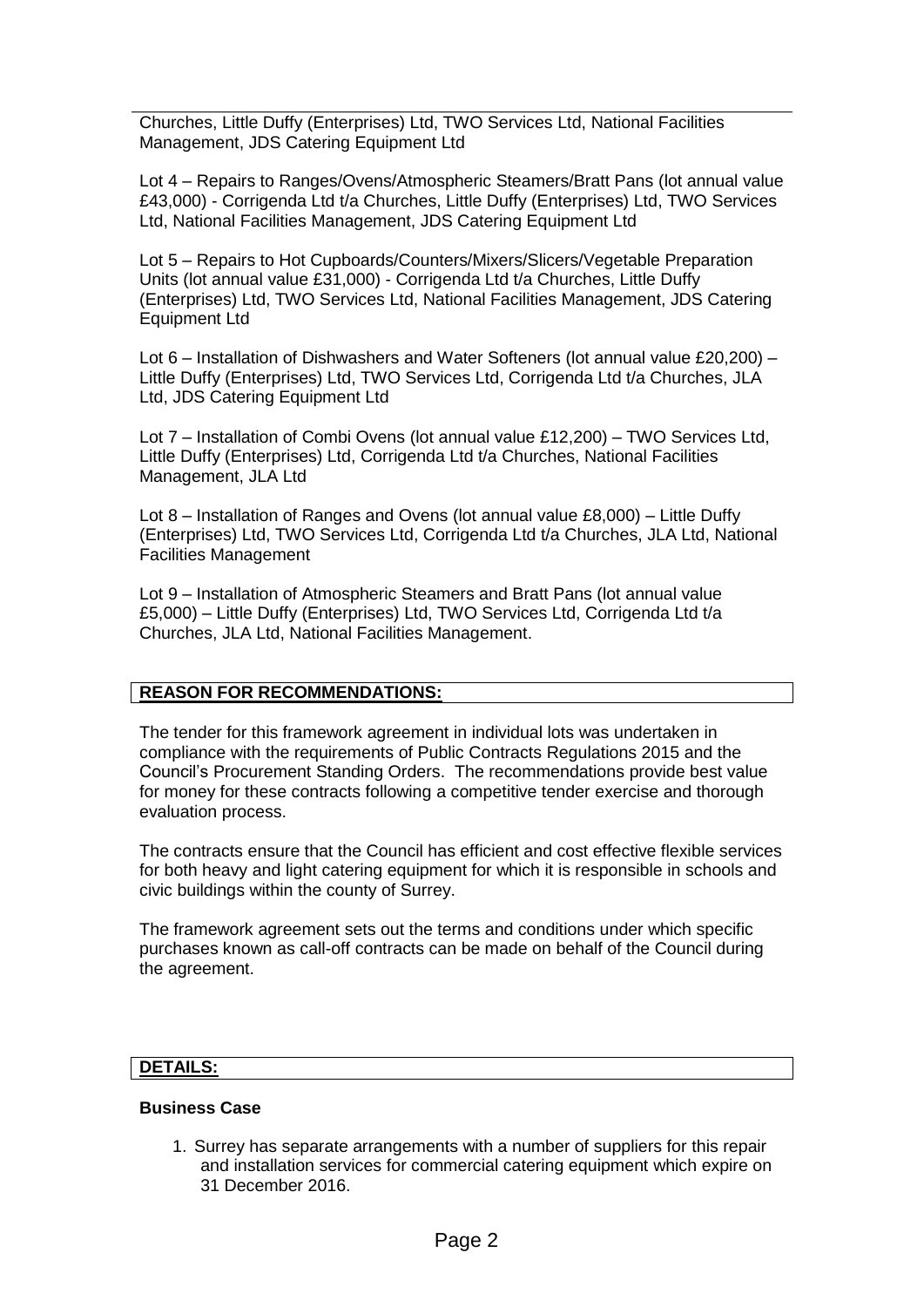- 2. The Council, through Commercial Services, provide meals to Surrey schools and two civic sites under a contractual basis and is responsible for the installation and repair of catering equipment at these sites. The approach taken by the Council is to secure the continuation of this service by running a tender to establish a single framework agreement in 9 lots (by equipment type) and place contracts with suppliers appointed to the framework by entering into a call off contract for these services by lot.
- 3. A maximum of 5 top scoring suppliers are being appointed to each lot to accommodate the full range of equipment requiring these services across the county. The suppliers appointed to each lot are ranked in order of most economically advantageous tender submitted and each will be approached in rank order for the individual lots to undertake the work required, for example if the first ranked supplier in a lot is unable to undertake the work required, the Council will offer the work to the second ranked supplier and so on.
- 4. The contract will be managed and monitored by Commercial Services on behalf of the Council with consistent Service Level Agreements and Key Performance Indicators across the framework. An annualised ranking will take place of all suppliers appointed to the lots for the framework as part of the annual contract review which means that suppliers who do not perform to the agreed standard will fall in the ranking order.

## **Procurement Strategy and Options**

- 5. A full tender process using an electronic tendering platform, compliant with Public Contracts Regulations 2015 and the Council's Procurement Standing Orders, was carried out for the framework agreement which included advertising the contract opportunity in the Official Journal of the European Union (OJEU) on 13 April 2016.
- 7. Several options were considered when completing the Strategic Procurement Plan (SPP) prior to commencing the procurement activity. These were:

a) extend the arrangement with the current suppliers using the three quotation process for each job;

b) place a call-off contract from a framework agreement provided by an external buying organisation;

c) undertake a tender exercise and establish a bespoke framework agreement.

8. After a full and detailed options analysis, the process described in paragraph 7(c) was chosen. This option was selected as the option as described in 7(a) is time consuming to undertake for each individual job required and the aggregated value of the work awarded to suppliers now makes this requirement more suitable for a formal tender exercise. Option 7(b) was rejected as the specification (service standard, equipment serviced by brand only, key performance indicators) for the externally provided framework was unlikely to meet the requirements of the Council. In addition a fee would be applicable from the suppliers and paid to the framework provider to cover administration costs adding overall cost to the Council.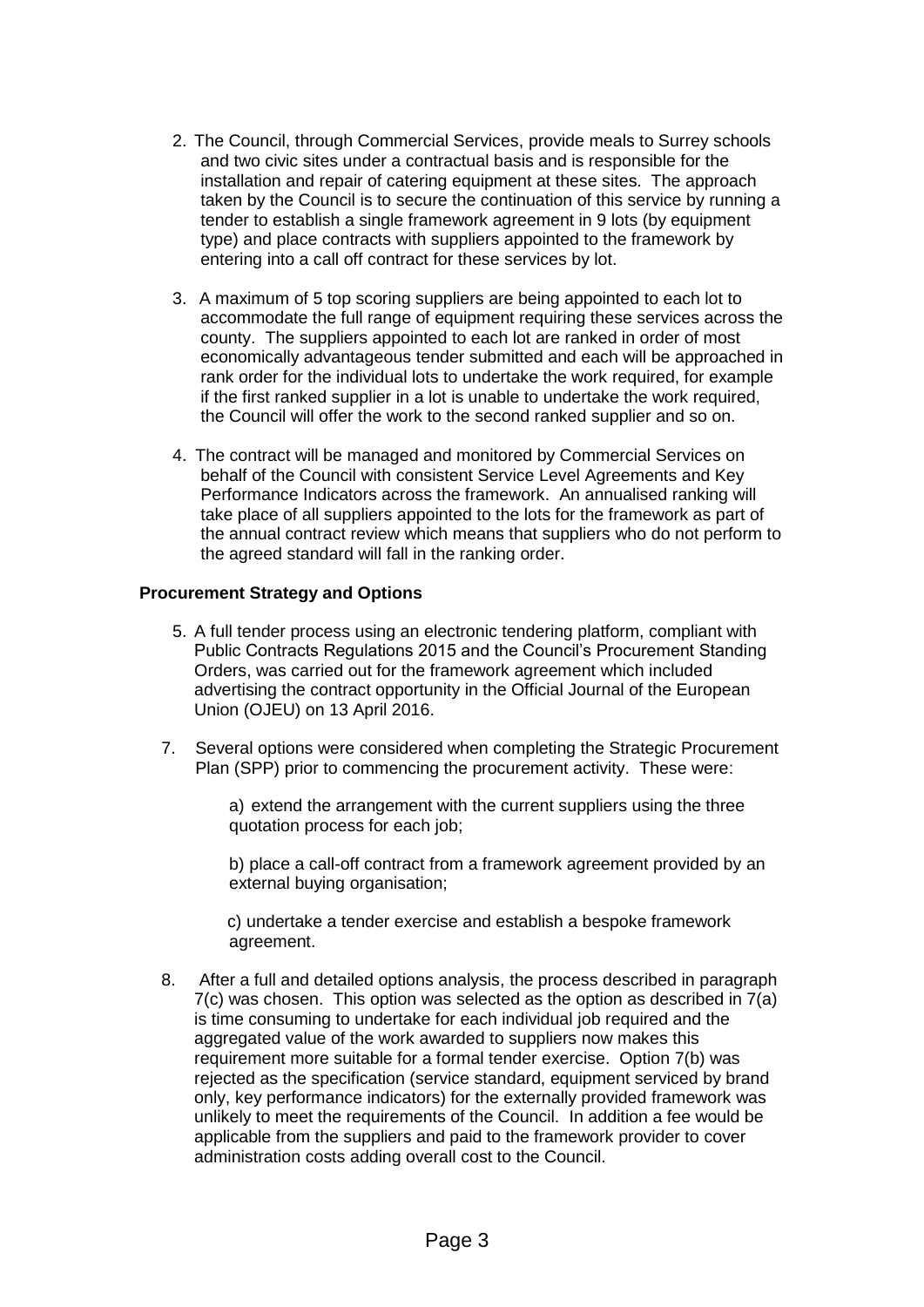## **Key Implications**

- 9. By awarding a framework agreement and call off contracts by lot to the suppliers as recommended for the provision of commercial catering equipment repair and installation services to commence on 1 January 2017, the Council will be meeting its obligations to provide a quality repair and installation service for the equipment for which is has responsibility and ensuring best value for money is achieved.
- 10. There will be a three month mobilisation period with the requirement to allow the incoming suppliers to familiarise themselves with the sites at which the equipment is situated, existing suppliers to complete installation works already quoted for in August and September so the work takes place as scheduled in October (school half term) and November, and avoid any disruption as meal numbers are anticipated to increase in December before schools close.
- 11. Appropriate contract management will take place throughout the duration of the framework agreement and be reviewed at regular contract meetings. The management responsibility for the Council lies with Commercial Services who will maintain a process to ensure the services are monitored in accordance with the conditions of the agreement.
- 12. Performance will be monitored through a series of Key Performance Indicators (KPIs) as detailed in the framework agreement and reviewed at monthly operations meetings as well as for the annualised ranking of suppliers in each lot which will affect their ranking position. The top performance indicators and targets for each are as follows:

| KPI                                                                         | Target |
|-----------------------------------------------------------------------------|--------|
| <b>Response times</b>                                                       |        |
| Response time is defined as "the time it takes for an engineer to           |        |
| attend the site after the fault has been reported to the contractor"        | 90%    |
| Contractors will meet agreed response times as detailed                     |        |
| <b>First Time Fix</b>                                                       |        |
| Volume of faults fixed first time that did not require a follow up visit to |        |
| repair a similar fault within 2 months - for faults where parts readily     | 90%    |
| carried                                                                     |        |
| <b>Installation</b>                                                         |        |
| At agreed date and time                                                     | 96%    |
| <b>Installation Quality</b>                                                 |        |
| All items installed as per manufacturers guidelines/in line with            |        |
| legislative requirements. Commissioning undertaken and                      |        |
| certification issued. All relevant instruction booklets/sheets left on      | 100%   |
| site.                                                                       |        |
| The Council will hold an installation log and catering staff will be        |        |
| asked to comment on work undertaken                                         |        |

13. The schedule of rates will be fixed for the initial term of the contract and then reviewed for any extension offered. Any extensions will be subject to RPIX increases at the discretion of the Council after negotiation with the supplier.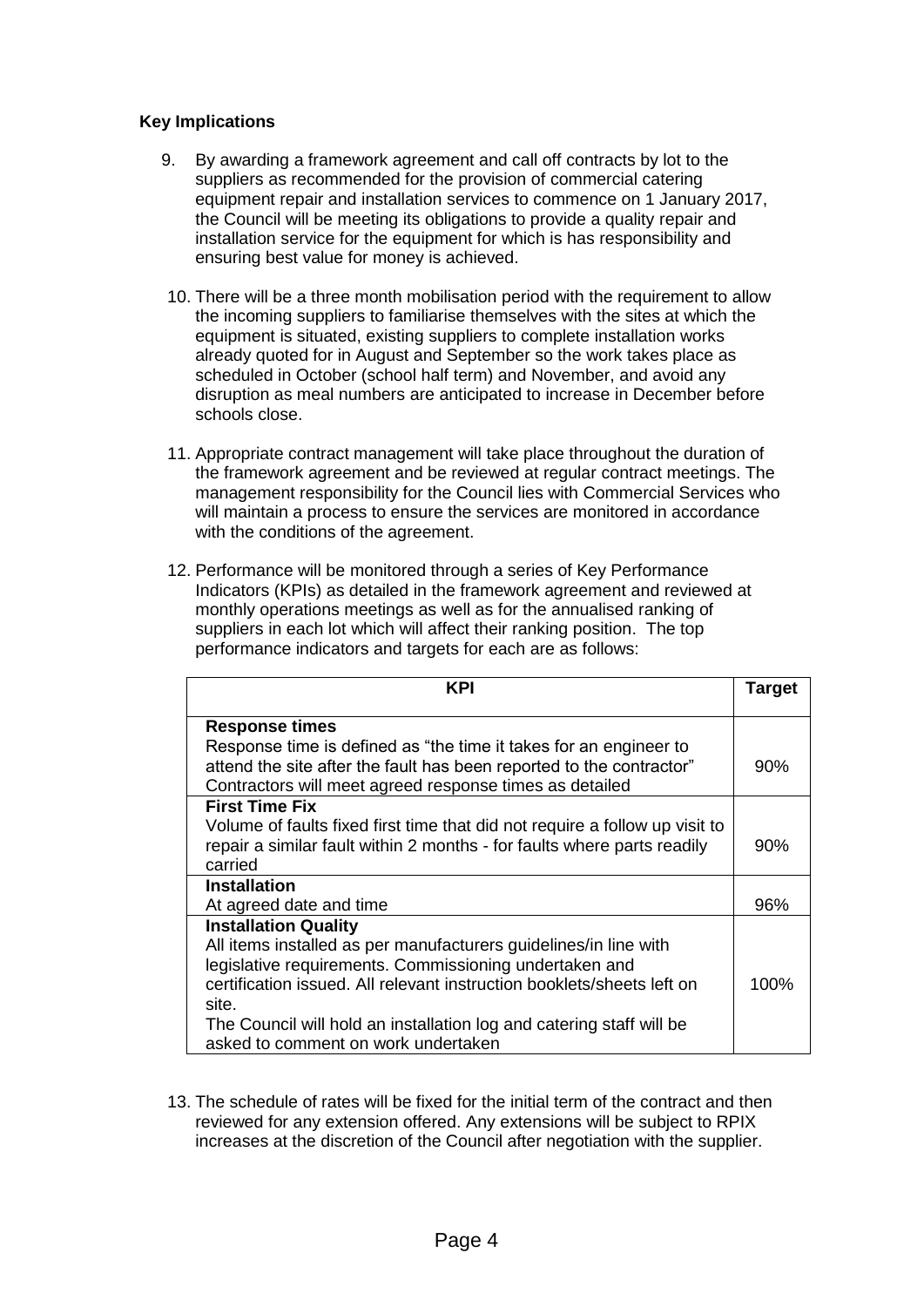- 14. In terms of Social Value bidders were required in their tender submissions to provide details of how they would implement and deliver the commitments made in their Employment and Skills Plan (ESP) including opportunities that would be offered within the local area and over the term of the call-off contracts via work experience placements, apprenticeships and priority groups including employment of those currently Not in Education, Employment and Training (NEET).
- 15. For the first question bidders were required to indicate the percentage of jobs that would be undertaken by engineers based in the county and the counties surrounding Surrey with scores ranging from 1 (up to 10%) to 5 (75% and over). For the suppliers recommended for award seven out of eight scored the maximum for this section.
- 16. For the eight suppliers recommended for award a total of 8 apprenticeships have been offered in their tender submissions and two jobs created for Surrey residents which will be contractual commitments for the suppliers. The estimated audited and quantifiable value of these apprenticeships once delivered in relation to growth in the local economy is £10,528. The delivery of this will be monitored by Commercial Services.

### **Competitive Tendering Process**

- 17. The framework agreement has been tendered following a competitive tendering exercise using an open procedure.
- 18. All suppliers expressing an interest in the advertised tender opportunity were invited to tender for the framework and were given 30 days to complete and submit their tender. A total of 13 tender responses were received.
- 19. Tender submissions were initially evaluation against selection criteria including Good Standing, Insurance Requirements, Financial Information, Health and Safety and Equalities, Quality Assurance and Sustainability, Social Value and Business Continuity which all suppliers passed. Tender submissions were then scored against the quality and commercial award criteria and weightings as shown below.

| <b>Award Criteria</b>                              | Weighting |
|----------------------------------------------------|-----------|
| Section A - Technical                              | 18.8%     |
| Section B - Contract Management                    | 15.6%     |
| Section C - Social Value and Employment and Skills | 5.6%      |
| Plan                                               |           |
| Price                                              | 60%       |
| <b>Total</b>                                       | 100%      |

- 20. Each question apart from that for the percentage of jobs question under Section C and the price element were assessed using a score range from 0 Poor – No response or irrelevant information provided and bid excluded from further consideration to 5 – Excellent – response of very high standard and excellent evidence provided including of continuous improvement and innovative ways of working to deliver best value outcomes.
- 21. For price, the lowest total cost for each lot for the schedule of rates tendered by each supplier against estimated number of jobs required per lot received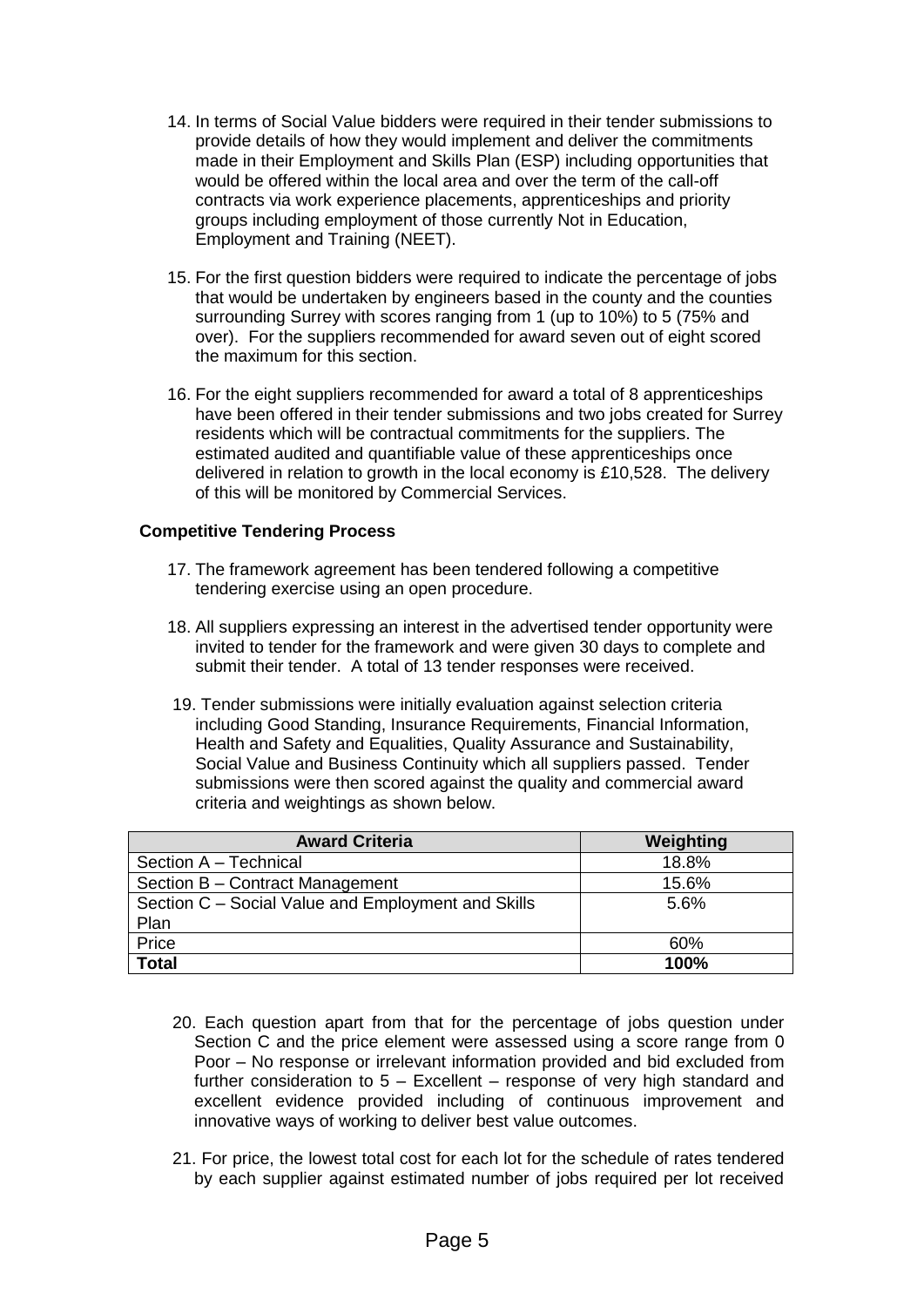the maximum score and higher prices bids received a score according to their relationship with the lowest bid.

## **RISK MANAGEMENT AND IMPLICATIONS:**

- 22. Risks were appropriately identified and have been satisfactorily mitigated. These risks and action to mitigate them include:
	- a) Cost the prices are fixed for the initial three years of the call off contracts. Increases are possible after the initial contract term has ended, however these will be negotiated with the supplier prior to any extension being granted.
	- b) Stability the risk of the supplier not being financially stable resulting in no longer being able to provide the services has been mitigated through annual checks to be undertaken to monitor spend on the framework agreement and call-off contracts.
	- c) Supply the risk of supply disruption during changeover of suppliers has been mitigated through the three month mobilisation period planned for the new arrangements with existing work to be completed during this period by current suppliers and new suppliers familiarising themselves with the sites.
- d) Reputation high standards need to be maintained in respect of service and supplier staff continuity, correct equipment and the efficiency of the service. Ongoing performance monitoring will be undertaken by the suppliers and the Council to maintain standards.
- 23. The framework agreement includes termination provisions to allow the Council to terminate the agreement should circumstances change. The Council also has the right to terminate individual purchase orders with immediate effect for non performance or individual call off contracts for convenience giving suppliers three months notice.
- 24. The suppliers recommended for framework award were assessed as satisfactory for all financial checks in relation to the value of the proposed awards for each lot.

## **Financial and Value for Money Implications**

- 25. Full details of the framework agreement and call-off contract value and financial implications are set out in the Part 2 report.
- 26. The procurement activity has delivered a solution which is a reduction against core contract costs and is therefore within budget.

### **Section 151 Officer Commentary**

27. The tender exercise outlined in this report provides Commercial Services with revised, flexible and fully evaluated contractual arrangements to meet their operational requirements for the repair and installation of equipment.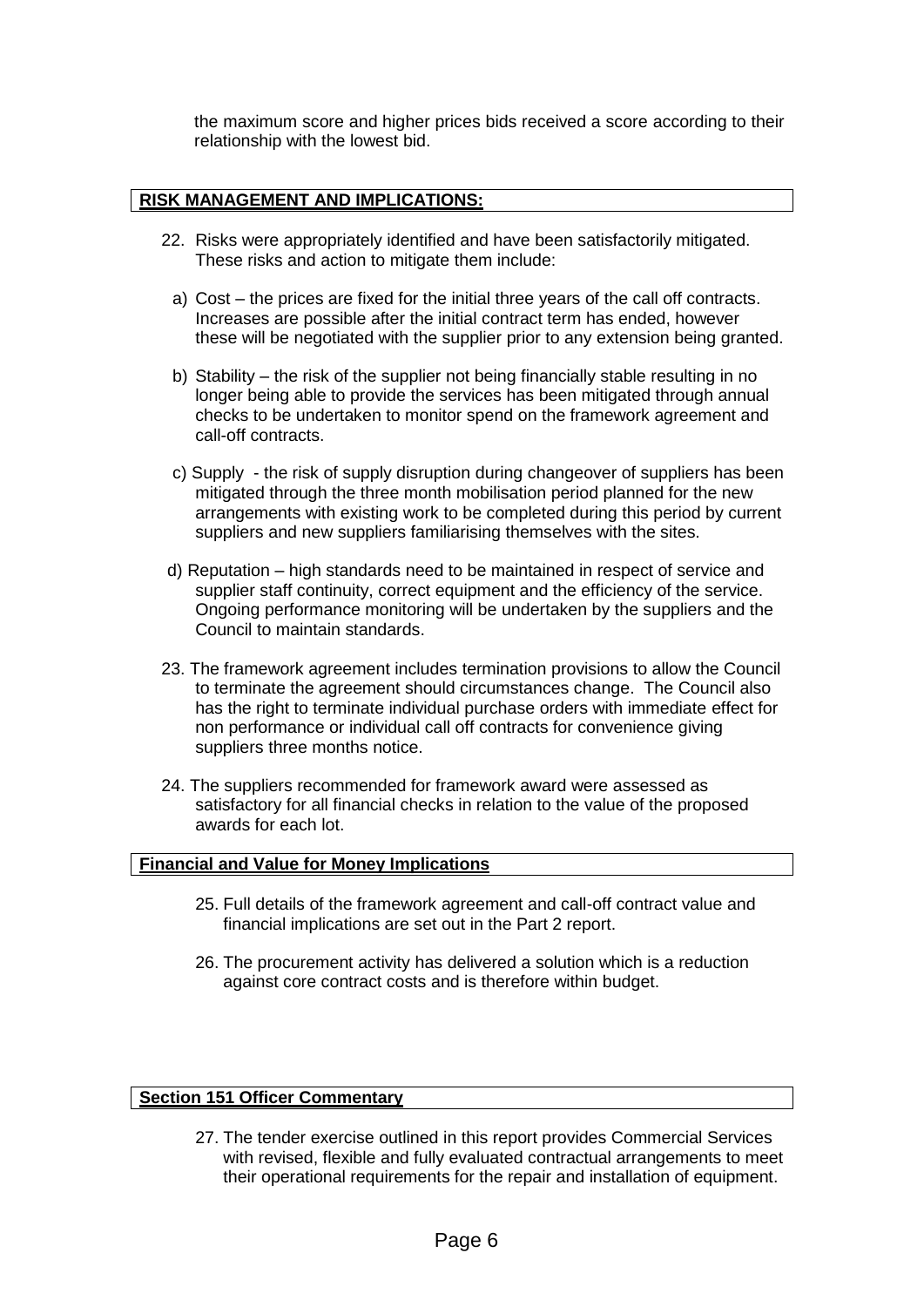The anticipated costs are slightly less than currently budgeted dependent upon the volume and type of works required.

### **Legal Implications – Monitoring Officer**

28. A thorough test has been carried out of the market for the services of repairers and installers of commercial catering equipment. The rules about the Council buying services which are set out in the Public Contracts Regulations have been complied with. The Council's Procurement Standing Orders have been complied with. The requirement to obtain best value has been satisfied by the thorough procurement process and the evaluation of tenders.

### **Equalities and Diversity**

29. Tender submissions were assessed for adherence to the Council's Equality and Diversity policy. From mobilisation and onwards Commercial Services will monitor the suppliers' adherence to the above and take appropriate action to address any concerns with the suppliers. The preferred suppliers will be required to comply with all relevant legislation.

### **Other Implications:**

30. The potential implications for the following council priorities and policy areas have been considered. Where the impact is potentially significant a summary of the issues is set out in detail below.

| Area assessed:                    | Direct Implications:                     |
|-----------------------------------|------------------------------------------|
| Corporate Parenting/Looked After  | No significant implications arising from |
| Children                          | this report                              |
| Safeguarding responsibilities for | All contractors' engineers to be DBS     |
| vulnerable children and adults    | checked in line with statutory guidance  |
|                                   | ref. Department for Education, Keeping   |
|                                   | Children Safe in Education, May 2016     |
| <b>Public Health</b>              | No significant implications arising      |
|                                   | from this report.                        |
| Climate change                    | No significant implications arising from |
|                                   | this report                              |
| Carbon emissions                  | The location of 75% of engineers either  |
|                                   | in Surrey or adjacent counties in the    |
|                                   | South East of England will supply the    |
|                                   | services as required limiting carbon     |
|                                   | emissions from transport where           |
|                                   | possible.                                |